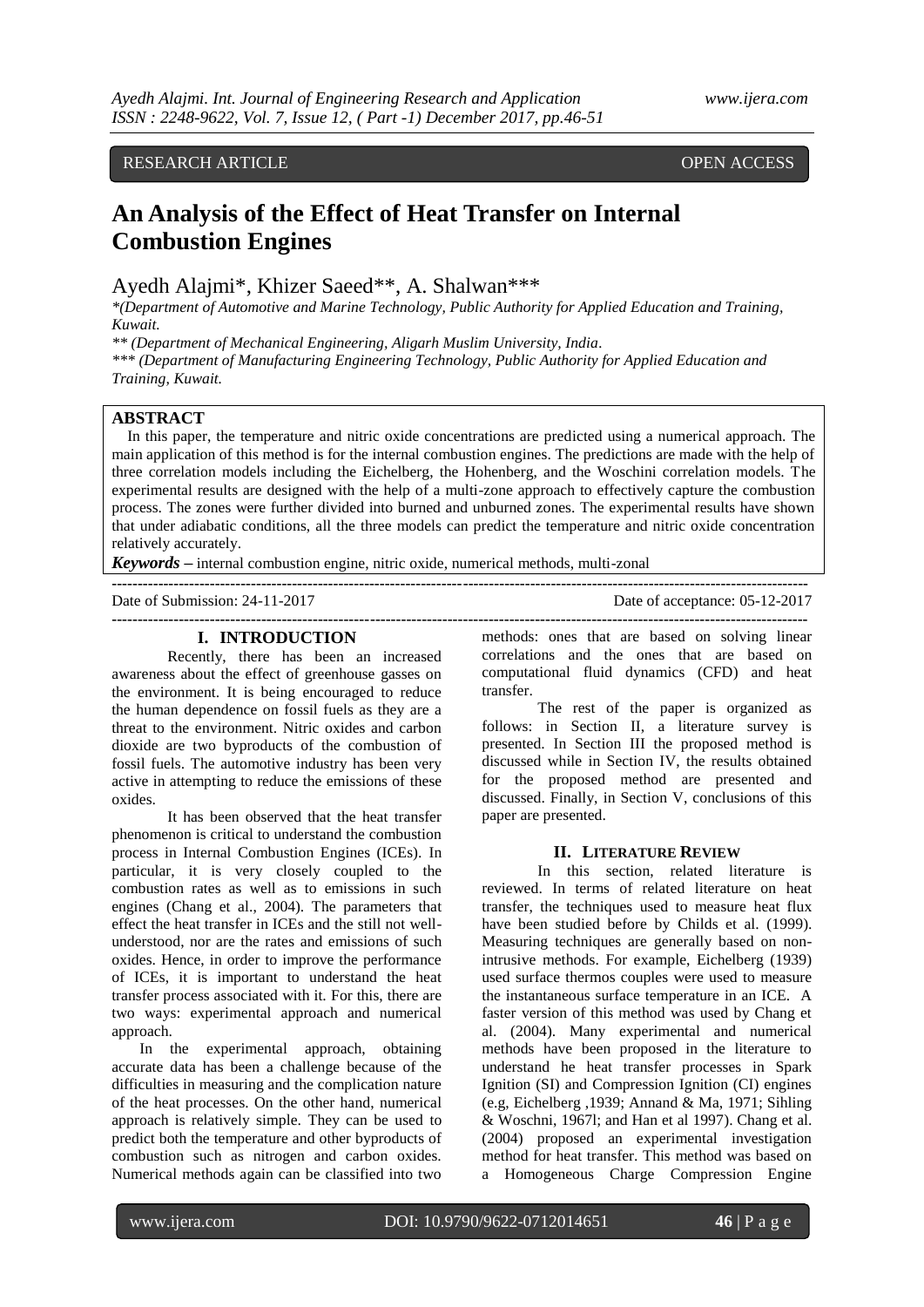(HCCI). They also presented a global heat transfer model.

Among the numerical approaches, Agarwal<br>(1998) proposed multi-dimensional et al. (1998) proposed multi-dimensional computational fluid dynamic (CFD) models. Another important work in this regard is that of Caton (2003). He investigated the effect of different burn rate parameters on emissions of nitric oxide. An SI based engine was used for this study. The engine is based on a 3-zone thermodynamics simulation. Understanding and reducing nitric oxide emissions from HCCI and SI engines are critical to reducing the atmospheric pollution. Caton (2003) used a thermodynamic engine cycle simulation which included three different layers for the combustion process. These included the unburned, the adiabatic core, and the boundary layers. It is found that the heat transfer and the rate of generation of pollutants like Nitric oxides are very related. Hence, it is important to understand the process of heat transfer. In a previous study by Caton (2000), it was observed that varying the burn rate can increase power and thermal efficiency by around 8%. To further understand the production mechanism and the parameters that are important to its rate of production, its kinetics are studied.

The literature points to four different mechanisms which are responsible for the formation of nitric oxides in a combustion process. These mechanisms include: thermal, prompt, nitrous oxide, and fuel nitrogen. The thermal mechanism is also called the Zeldovich mechanism. Caton (2003) only studied the Zeldovich mechanism. Zeldovich mechanism was enhanced by Lavoie et al. (1970) by including an additional reaction. This enhanced Zeldovich mechanism is important for many combustion conditions.

### **III. METHODOLOGY**

In the proposed method, we investigate the correlation between temperature and the emission rate of nitric oxides in an ICE. The literature in the previous sections suggests that the design and operating parameters of an ICE have a major influence on the overall combustion process. In this work, the nitric oxide emissions are estimated from three temperature related correlations. The first correlation is based on Eichelberg (1939), the second correlation is based on Hohenberg (1979) and the third correlation is based on Woschini (1967). The performance of each correlation method is evaluated by comparing their results with those obtained experimentally. Adiabatic boundary conditions are considered for the simulations.

The specifications of the engine used for the simulations are as follows: Bore: 100mm, Stroke: 88.4mm, Conrod length: 180mm, Inlet valve diameter, 50mm, no. of cylinders: 2. compression

ratio: 8.1, speed, 1400rpm, ignition angle: 60 degrees, residual fraction: 0. The fuel type which was used for simulations was ISOCTANE. A computer program has been developed based on the relevant system of equations. The three temperature correlation models are included in the program and heat transfer, temperature field, pressure values, and nitric oxide distributions can be predicted by this program.

#### **IV. RESULTS AND DISCUSSION**

In this section, the results of the proposed method are presented and discussed. This is done by first presenting the results for the engine specification data only in the next sub-section.

#### *A. Preliminary Results*

In this sub-section, the preliminary results of the simulations are presented. For the preliminary results, engine specifications were chosen to be the same as that of Caton (2003). While there are many similarities between the simulations performed as part of this research and those of Caton (2003) but there are some major differences as well. One of these is the difference in the amount of fuel used in both the simulations. This is an important difference as the burning of different amounts of fuel results in producing different amounts of nitric oxide and other pollutants. Another major difference is the difference in inlet temperatures for the two simulations. Similarly, another difference is different mathematical approaches used in both the simulations where Caton (2003) used a more specific approach while the proposed simulations address a more general problem. Hence, with all the difference, different results are expected from both the simulations. Moreover, since many of the engine specifications were similar, the general behaviors of the related parameters are expected to have some degree of similarity. The preliminary results are shown in Fig. 1.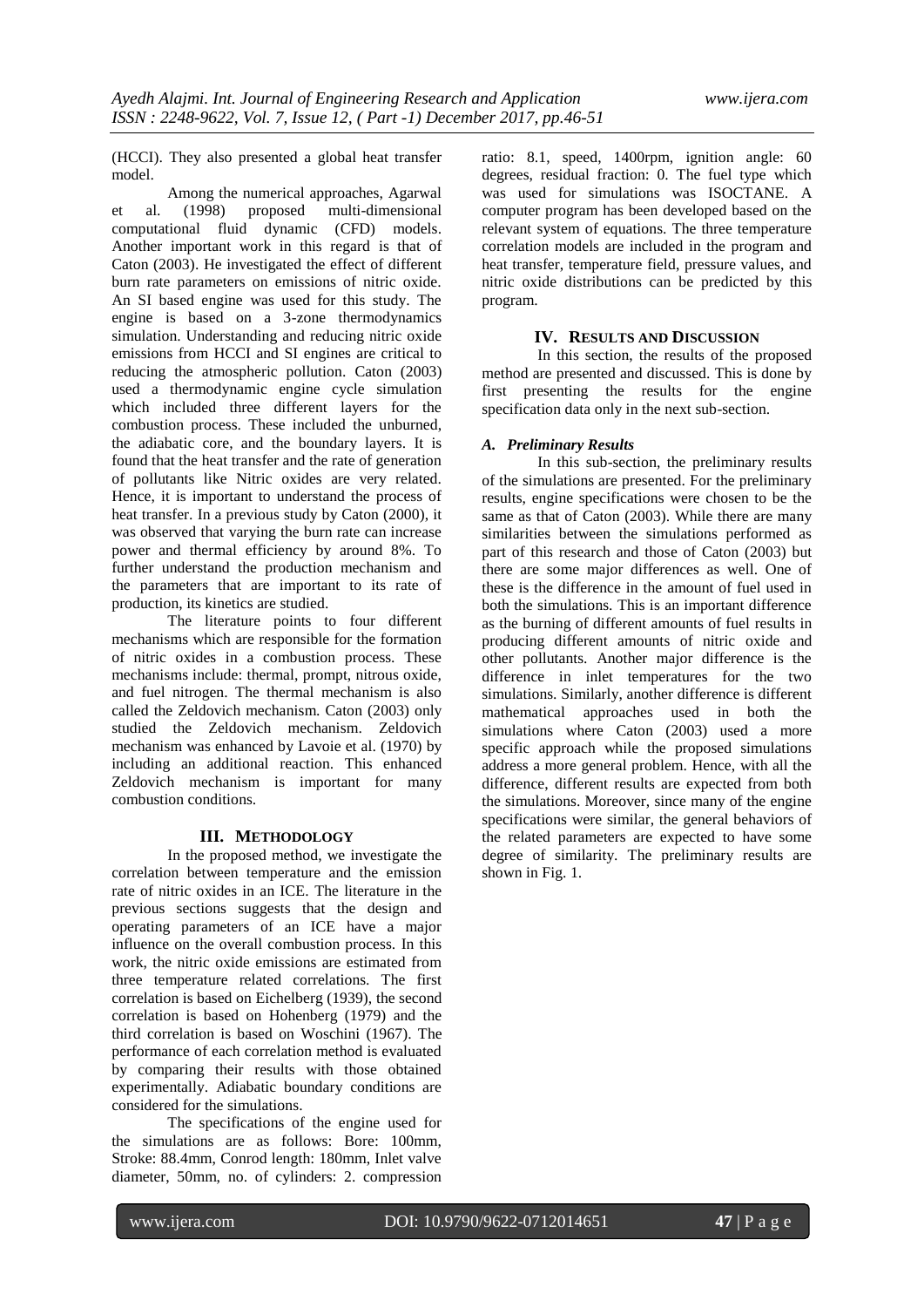

**oxide distributions as functions of the crank angle.**

The preliminary results shown in Fig. 1 present the temperature distribution as a function of the crank angle for both Caton (2003) and the proposed simulations. For interpreting the results, it needs to be taken into consideration that Caton (2003) was based on a modified version of the heat transfer model used in Woshini (1967) while in the proposed simulations, the exact model of Woshini (1967) was used. Another aspect that needs to be taken into consideration is that while both the simulations used multi-zone criteria for modeling burned region, the simulations of Caton (2003) were based on fine tuning of the model parameters while the proposed simulations are based on observing the values of temperature and nitric oxide distribution in different zones.

Fig. 2 and Fig. 3 present the temperature distribution and nitric oxide distribution as functions of the crank angle in different burning zones. The burning area is divided into 20 zones. The results are shown for different zones in such a way that all the zones are covered. Zones 5 and 10 represent the intermediate zones.



**Figure 2 Temperature distribution as a function of the crank angle for different burning zones.**



**Figure 3 Nitric oxide distribution as a function of the crank angle for different burning zones.**

From the results shown in Fig. 2, it can be seen that the temperature distributions for different zones obtained using Caton (2003) and the proposed simulations produced similar results. In both the cases, the temperature initially increases as the crank angle increases, reaches the maximum when crank angle is between  $15^{\circ}$  and  $20^{\circ}$ , and then starts decreasing monotonically as the crank angle increases further. It can also be observed that the behavior in zone 1 is slightly different in that it produces a significantly lower profile compared to the profiles obtained for all other zones. The same behavior was observed by Caton (2003) (See. Fig. 1). Hence, it can be observed that the proposed simulations produced similar results to that of Caton (2003).

Similarly, the results in Fig. 3 show the distribution of nitric oxide as a function of the crank angle for different zones. It can be seen that the behavior in Fig. 3 is very similar to that of Caton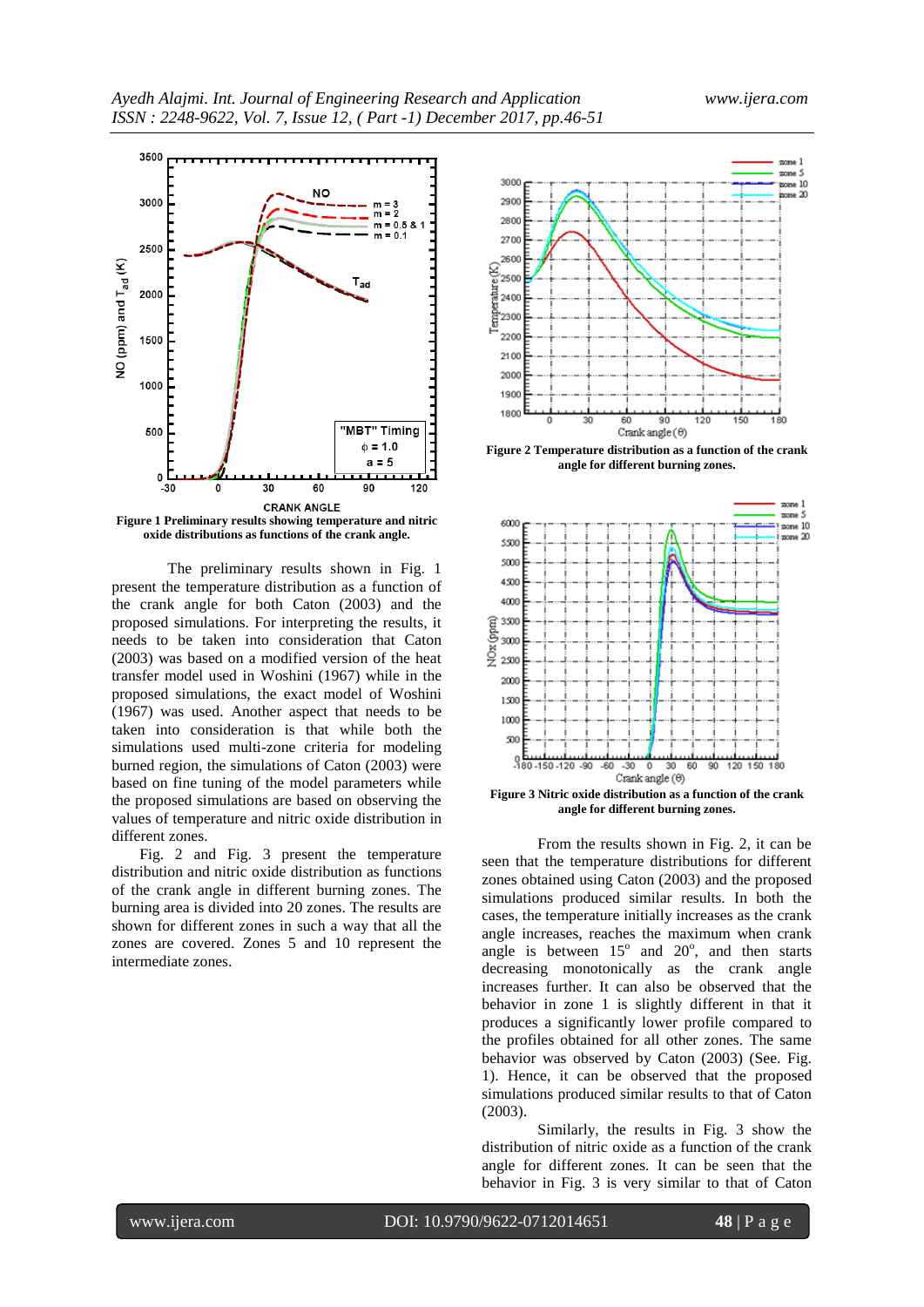(2003) in that when the crank angle is zero, the concentration of nitric oxide is zero. The maximum nitric oxide concentration is reached at a crank angle of approximately  $30^\circ$ . When the crank angle is increased further, the nitric oxide concentration starts decreasing and at about  $90^\circ$ , the nitric oxide concentration becomes stable. The slight differences between the results obtained for the proposed simulations and those of Caton (2003) can be attributed to the different mathematical foundations and the different molar values used in both the simulations.

The results shown in Fig. 2 and Fig. 3 were obtained by considering adiabatic conditions. The preliminary results show that the developed computer program produces good quality results. The developed program and the underlying assumed models can accurately predict the parameters of the combustion process.

#### *B. Overall Results*

The overall results of the proposed method are presented in this sub-section. The developed program is used to assess the performance of the three heater transfer correlation models. In total, there are three different simulation scenarios. In all the simulations, adiabatic boundary conditions are assumed. Again, the burned region was divided into 20 different zones. The simulation results are shown for four zones representing different burn regions. In particular, the results of temperature distribution, pressure distribution, and nitric oxide distribution are presented and discussed in this sub-section.

#### *1) Temperature Field*

Heat transfer rates are affected by the temperature field. Hence, it is important to study the temperature field/distribution. For this purpose, first, the unburned temperature distributions are shown for three different prediction models. These are Eichelberg, Hogenberg, and Woschini. These results are shown in Fig. 4, Fig. 5, and Fig 6 respectively. The results in Fig. 4, Fig. 5, and Fig. 6 show that before the start of the combustion process, temperature exists only for the unburned zone. After the start of the combustion process, temperature starts showing in the burned zones as well. The results show that in the case of unburned temperature, all the three models showed similar temperature variations when temperature was plotted against the crank angle.



In all the three cases, the unburned temperature showed a gradual increase with an increase in the crank angle. In all the three cases, the maximum temperature of around 830K is reached at the crank angle of around 20°. Moreover, for all the three models, no variation between temperatures were observed for the four different zones. Hence, the results show that all the three models can predict unburned temperature accurately.

Next, the distribution of burned temperature is shown for all the three cases. These results are shown in Fig. 7, Fig. 8, and Fig. 9.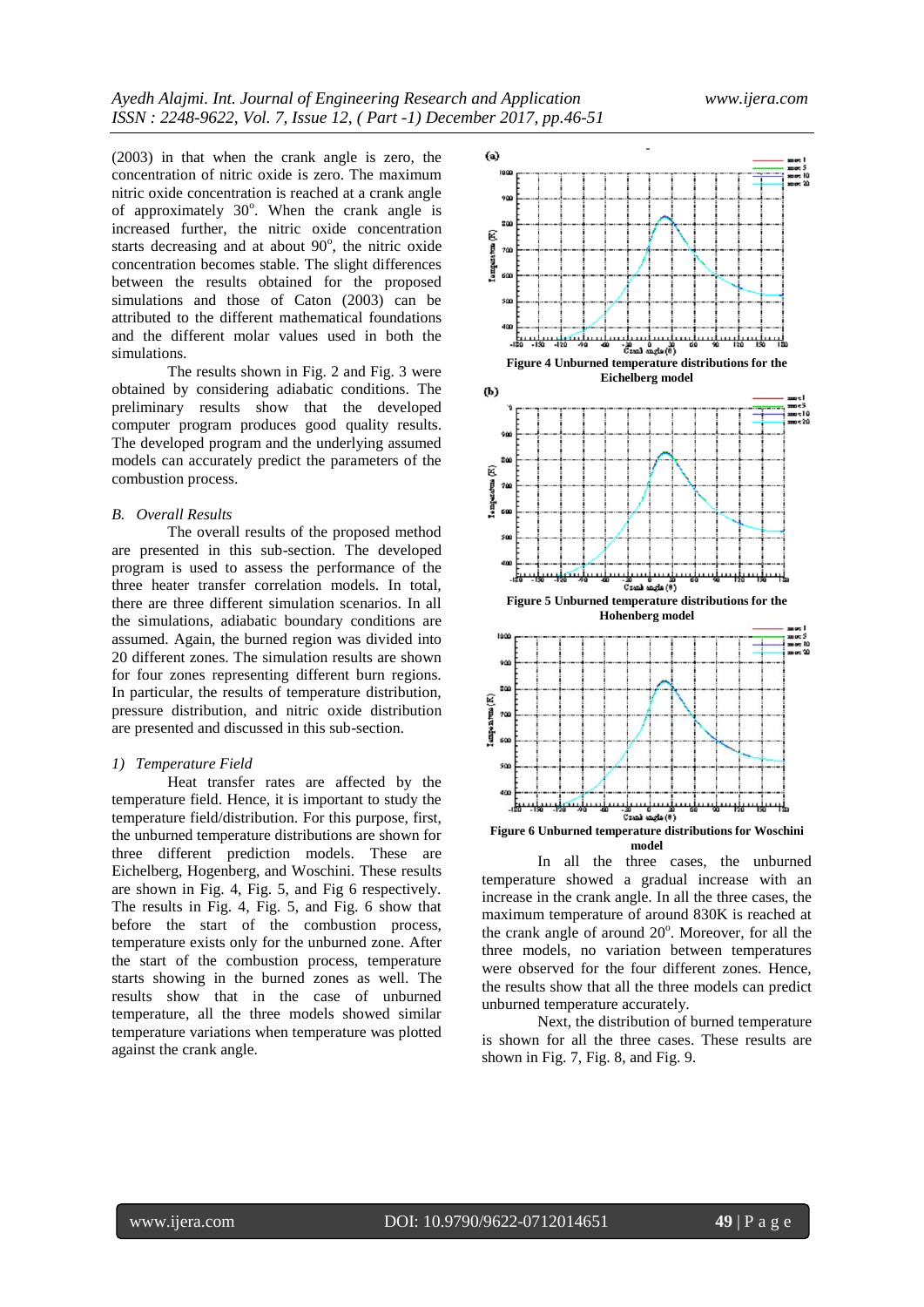

**crank angle for the Eichelberg model**



**Figure 8 Burned temperature distribution as a function of crank angle for the Hohenberg model**



It can be seen from the results in Figs.  $7 - 9$ that the burned zone temperature starts rising when the combustion starts. Moreover, all the three models predict similar temperature profiles. It can also be observed from these results that zone 1 has the lowest profile, followed by zone 5 and then by zone 10 and zone 20 respectively with the difference between the profiles quite evident for inner zones than for the outer zones. In terms of the effect of the crank angle, it can be seen that the temperatures start increasing from the initial 2500K when the crank angle increases until the crank angle of around  $15^{\circ}$  - $20^{\circ}$  when the temperature is maximum. When the crank angle is increased further, the temperatures start decreasing and around 150°, somewhat stable profiles are observed.

#### *2) Nitric oxide distribution*

The nitric oxide distributions for the three cases are shown in Fig. 10, Fig. 11, and Fig. 12.





**Figure 11 Nitric oxide distribution as a function of crank angle for the Hohenberg model.**



It can be seen from Figs.  $10 - 12$ , that all the three correlation models predicted similar values of nitric oxide concentrations. In all the three cases, the concentration of nitric oxide sees a sudden rise as the crank angle increases from  $0^{\circ}$  and reaches a maximum concentration of around 5000ppm at around 30°. When the crank angle is further increased, the concentration of nitric oxide starts decreasing. When the crank angle reaches around 90°, the concentration becomes relatively stable around 4000ppm.

www.ijera.com DOI: 10.9790/9622-0712014651 **50** | P a g e